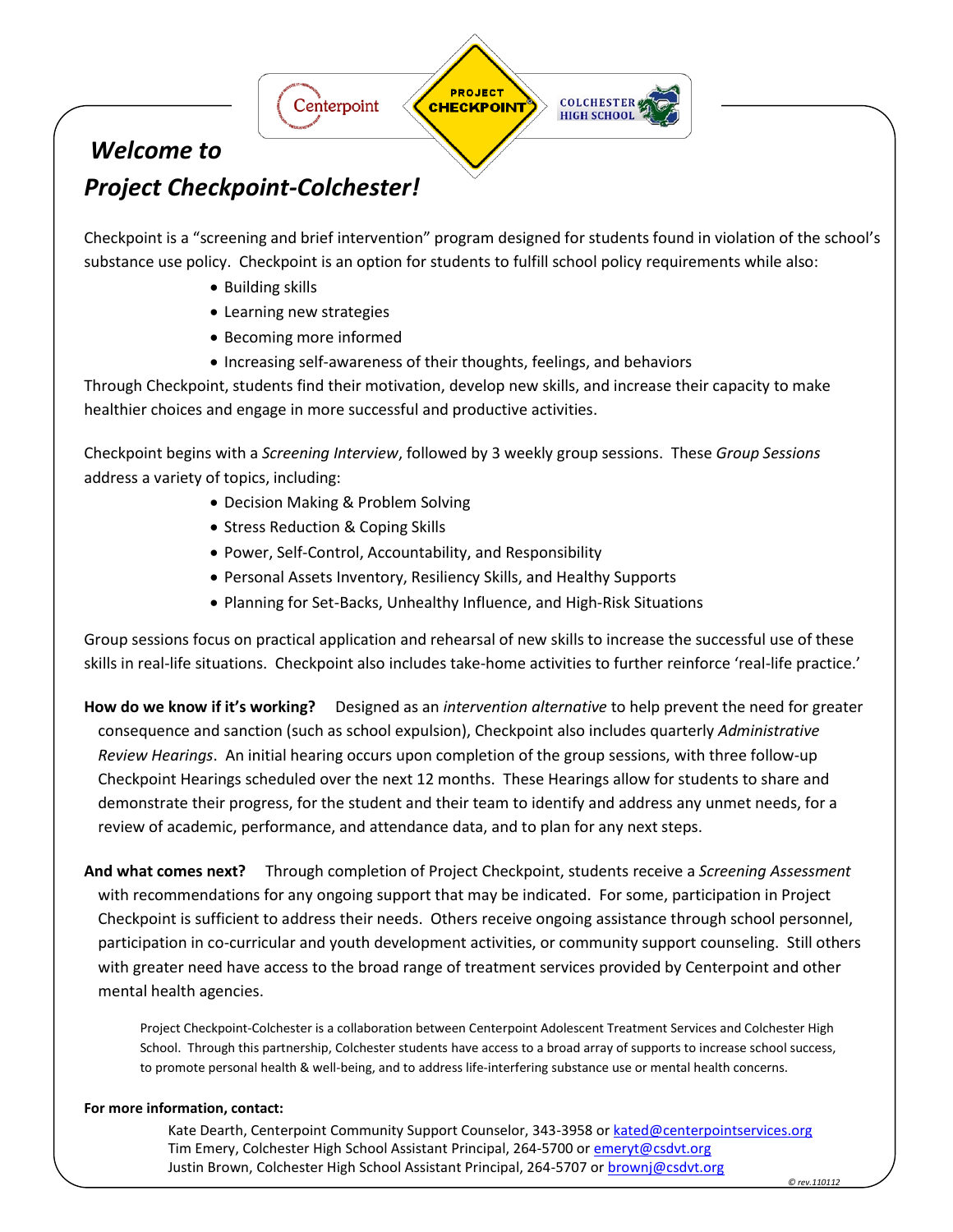

## **Frequently Asked Questions:**

## **Is Checkpoint only for students who have a "policy violation"?**

*Project Checkpoint's screening and brief intervention programming is primarily designed for students who have violated a substance use policy and face sanctions as a result of that violation. Similar types of services are available through Checkpoint and Centerpoint for those young people who are in need and who may benefit, but do not face similar sanctions or consequences. Project Checkpoint also offers Wellness Programming designed for all students on a school-wide level.*

## **Is there a cost for this program?**

*There is NO COST to the student or family for participation in Project Checkpoint. Colchester High School has contributed a small amount of 'Substance Abuse Prevention' funding to assist with programming. Project Checkpoint is primarily funded through grants received by Centerpoint.*

## **Is this optional or mandatory?**

*Checkpoint is both optional and an opportunity. This project does not change existing approved school policies, and students may choose to face the existing sanctions as identified in these policies, including School Board Hearings. The Colchester School Board is supportive of Project Checkpoint, and understands student participation in Checkpoint as a demonstration of students' intent to address their challenges, take responsibility for their behaviors, and work toward healthy and successful young adult living. The School Board expects that some students may choose not to engage in this change-process, and will face policy-guided consequences.*

## **What happens when a student successfully completes Checkpoint?**

*Many things happen when a student takes advantage of this opportunity and successfully completes the program. Students feel better about themselves and what they can accomplish. Students do better in many aspects of their lives. Adults (including parents, teachers, administrators, and others) experience an increased appreciation for the potential and abilities of the student. And, the student resolves the policy violation.*

## **What happens if a student** *does not* **successfully complete Checkpoint?**

*If a student chooses not to successfully complete Project Checkpoint, then their case is referred back to the standard Policy and Disciplinary processes, up to and including School Board review and sanction. If a student's needs or abilities are best met through a different service, then alternate counseling and support services will be offered (see below).*

## **What happens when a student needs more supports and services?**

*At any step in the Checkpoint process, from Initial Screening through Administrative Review Hearings, additional services may be indicated. At times, this is as a result of a student's increased self-awareness and self-directed desire for more individualized counseling. At other times, emotional or behavioral presentations may suggest the need for more intensive or specific services. Through Checkpoint, these needs may be identified (screened and assessed), with recommendations for additional services and assistance to help the student access these services in a timely and effective way.*